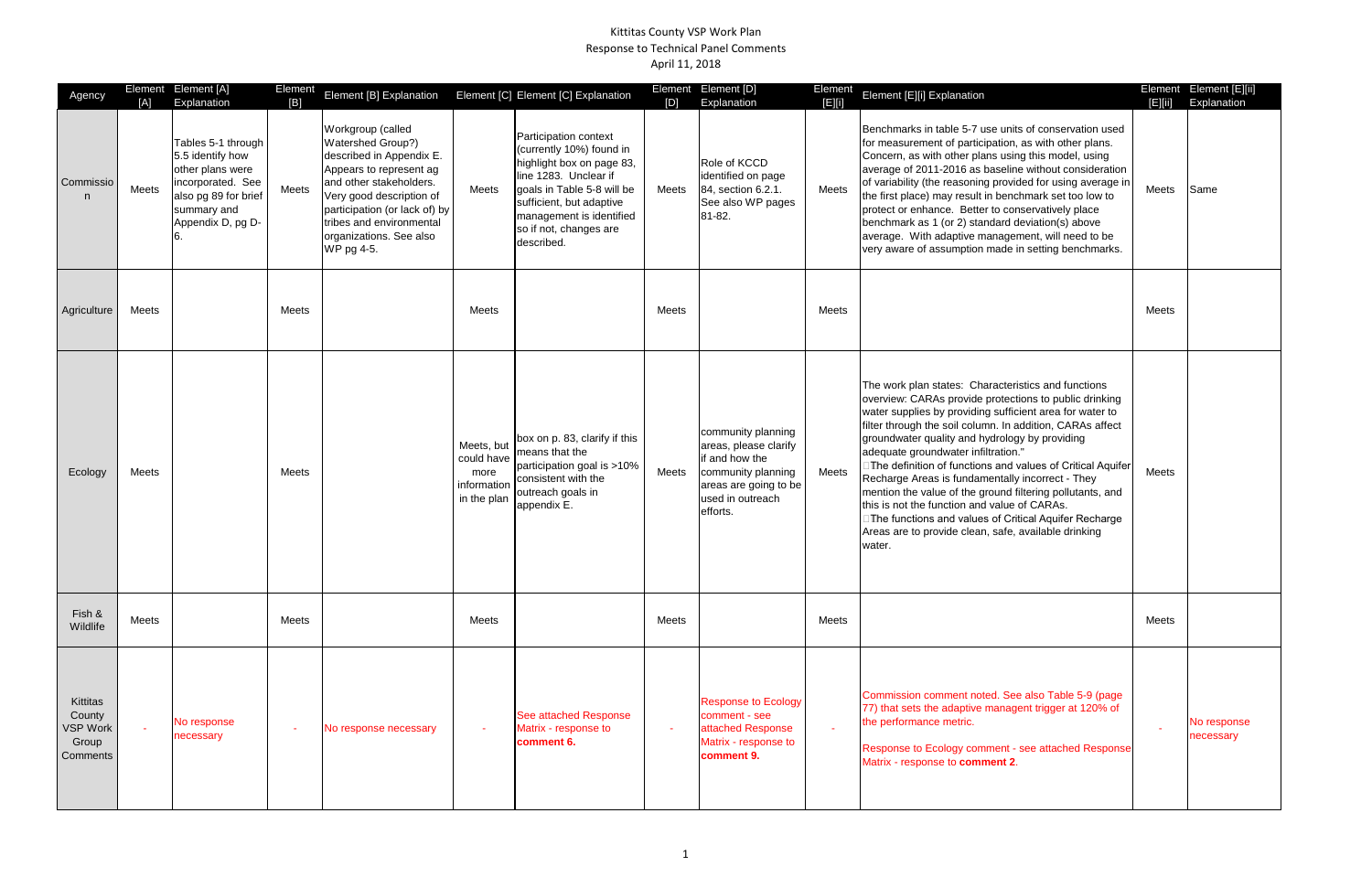## Kittitas County VSP Work Plan Response to Technical Panel Comments April 11, 2018

| <b>Iement</b><br>[[] | Element [I][ii] Explanation                                                                                                                                                                                                                                                                                                                                                                                                                                                                                                                                               |
|----------------------|---------------------------------------------------------------------------------------------------------------------------------------------------------------------------------------------------------------------------------------------------------------------------------------------------------------------------------------------------------------------------------------------------------------------------------------------------------------------------------------------------------------------------------------------------------------------------|
| Meets                | Monitoring of stewardship identified in table 5-7. See<br>also note on Ei above.                                                                                                                                                                                                                                                                                                                                                                                                                                                                                          |
| Meets                |                                                                                                                                                                                                                                                                                                                                                                                                                                                                                                                                                                           |
| Meets                | please describe what the relationship is between the<br>conservation cost tables in App. B-2 and tables 4-3<br>and 4-4. consistent language between the tables<br>would be helpful. for example how do progressive<br>practices and RMS practices (a definition of them<br>would be helpful) related to the NRCS practices. are<br>the tables in appendix b-2 meant to capture practices<br>that are not NRCS funded or NRCS practice.<br>for CARAs an average CPPE score is not as relevant<br>as actually counting practices to avoid contamination<br>of ground water. |
| Meets                |                                                                                                                                                                                                                                                                                                                                                                                                                                                                                                                                                                           |
|                      | See attached Response Matrix - response to<br>comment 10.                                                                                                                                                                                                                                                                                                                                                                                                                                                                                                                 |

| Agency                                                     | [F]     | Element Element [F]<br>Explanation                          | Element<br>[G]                          | Element [G] Explanation                                                                                                                                                                                                                |                               | Element [H] Element [H] Explanation                                                                                                                                                                                                                                            | Element [I][i]                | Element [I][i] Explanation                                                                                                                                                                                                                       | Element<br>$[1] [1]$ |
|------------------------------------------------------------|---------|-------------------------------------------------------------|-----------------------------------------|----------------------------------------------------------------------------------------------------------------------------------------------------------------------------------------------------------------------------------------|-------------------------------|--------------------------------------------------------------------------------------------------------------------------------------------------------------------------------------------------------------------------------------------------------------------------------|-------------------------------|--------------------------------------------------------------------------------------------------------------------------------------------------------------------------------------------------------------------------------------------------|----------------------|
| Commissio<br>n                                             | Meets   | Roles identified in<br>Table 6-1. See also<br>WP pgs 83-84. | Meets                                   | Roles identified in table 6.1<br>See also statement on pg 83.<br>Will use "Community Planning<br>Areas" instead of watersheds.                                                                                                         | <b>Needs</b><br>clarification | No definitive statement found<br>to clearly identify that this<br>plan is stand-alone.<br>Assume this is the case per<br>Section 6.4.4 on pg 90, but<br>would be better with a<br>statement that no other<br>development regs are relied<br>on to achieve<br>goals/benchmarks. | Meets                         | Monitoring methods identified in<br>Table 5-8 See also note on Ei<br>above.                                                                                                                                                                      | Meets                |
| Agriculture                                                | Exceeds |                                                             | Meets                                   |                                                                                                                                                                                                                                        | Meets                         |                                                                                                                                                                                                                                                                                | have more<br>plan             | On Line 1197, Table 5-10, suggest<br>Meets, but could changing the monitored metric under<br>adaptive management from Cat 4<br>information in the and 5 to include Category 2, which is<br>a more appropriate early indicator of<br>degradation. | Meets                |
| Ecology                                                    | Meets   |                                                             | could<br>informatio<br>n in the<br>plan | Meets, but it would be helpful to add<br>practices for Hazardous<br>have more Materials Management onto the<br>Stewardship Checklist since<br>they are conservation practices<br>that protect CARAs.                                   | Meets                         |                                                                                                                                                                                                                                                                                | <b>Needs</b><br>clarification | please clarify if the participation<br>baseline is 10% as noted on p. 83.                                                                                                                                                                        | Meets                |
| Fish &<br>Wildlife                                         | Meets   |                                                             | Meets                                   |                                                                                                                                                                                                                                        | Meets                         |                                                                                                                                                                                                                                                                                | Meets                         |                                                                                                                                                                                                                                                  | Meets                |
| Kittitas<br>County<br><b>VSP Work</b><br>Group<br>Comments |         | No response<br>necessary                                    | $\sim$                                  | Ecology comment noted. The<br>Work Group did not identify<br>management of hazardous<br>materials management as a key<br>practive for the County's Work<br>Plan due to very limited<br>intersects of CARAs with<br>agricultural lands. | $\sim$                        | As described in Section 6.4.4<br>and Appendix D, other<br>applicable regulations will<br>still apply; however, critical<br>area protections required<br>under GMA will be provided<br>under VSP for all of the<br>County's critical areas for all<br>agricultural activities.  |                               | Agriculture comment - see attached<br>Response Matrix - response to<br>comment 4.<br>Ecology comment - see attached<br>Response Matrix - response to<br>comment 6.                                                                               |                      |